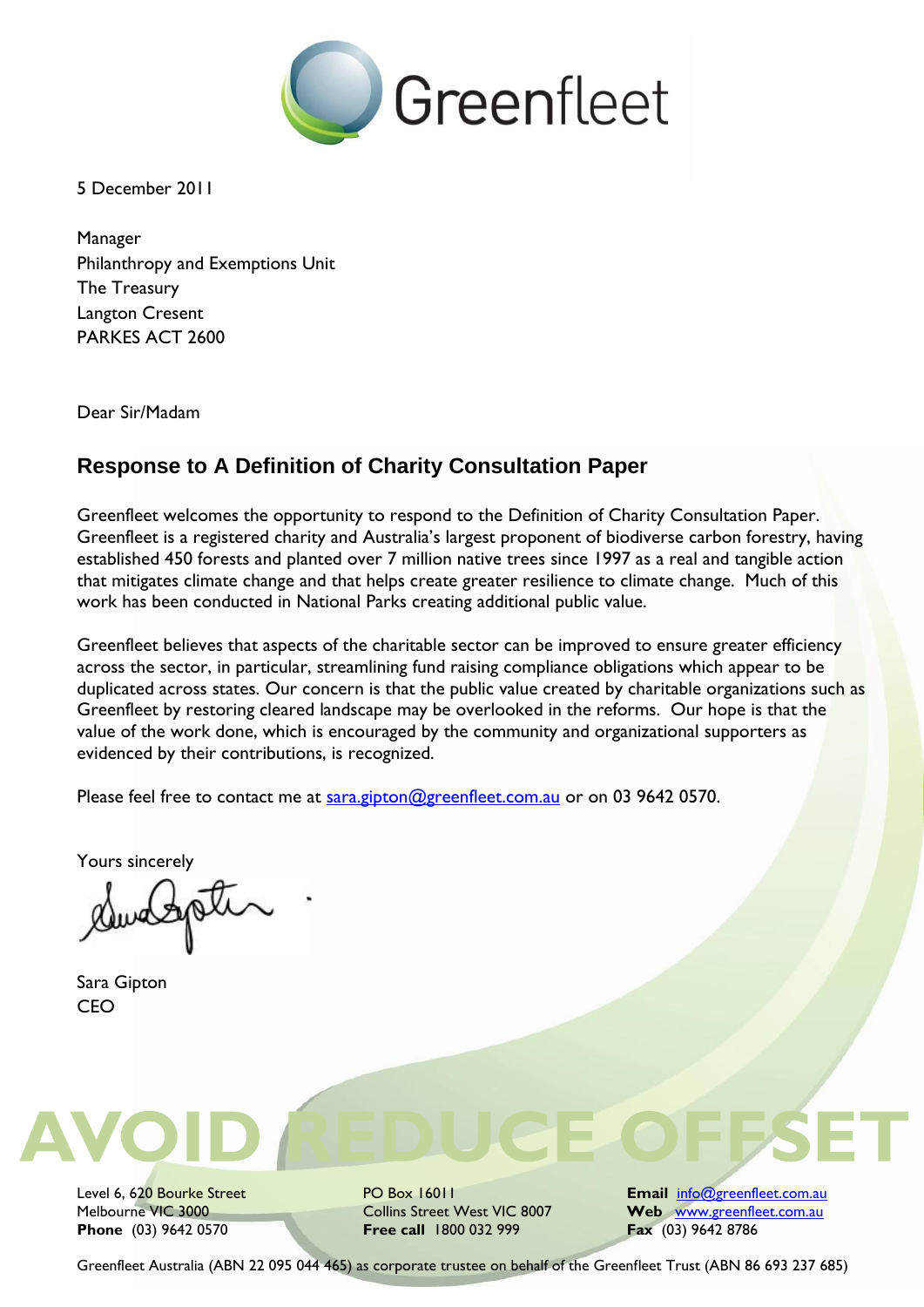

Greenfleet's response to the Definition of Charity Consultation Paper has been prepared by Greenfleet management and it addresses each of the chapters of the Paper in sequence.

No response is provided on issues where Greenfleet does not hold a firm view on the topic discussed. The absence of a comment on any issue should not be interpreted as endorsement or otherwise for that particular issue.

Greenfleet's detailed response to the Definition of Charity Consultation Paper is:

### **1. CONSULTATION QUESTIONS:**

#### *1. Are there any issues with amending the 2003 definition to replace the 'dominant purpose' requirement with the requirement that a charity have an exclusively charitable purpose?*

Greenfleet Australia is a company limited by guarantee and is the trustee of the Greenfleet Trust which is the Deductible Gift Recipient entity operating under a charitable trust.

The Greenfleet Trust is a charitable trust has a charitable purpose (ie environmental protection and enhancement). We note that we conduct our operations in a 'business like' manner to ensure that the mission of the organization is best served by the efficient and effective use of our donors' funds. We would like assurance that being 'business like' in delivery and fulfillment of a charitable purpose does not pollute the test as proposed which appears to be dependent upon how narrowly 'exclusive' is read. Furthermore, if the change of the definition violates or causes any uncertainty in relation to the trust then we strongly oppose such a proposition. In our view the dominant purpose requirement is satisfactory and workable in its current format.

*2. Does the decision by the New South Wales Administrative Tribunal provide sufficient clarification on the circumstances when a peak body can be a charity or is further clarification required?*

We provide no response to this question.

### *3. Are any changes required to the Charities Bill 2003 to clarify the meaning of 'public' or 'sufficient section of the general community'?*

Greenfleet has a strong concerns that if an amendment, such as that proposed by the 2010 Senate Inquiry, was adopted adding the clause 'detriment or harm' that this could potentially be used by any group or individual that feels aggrieved as a means to severely undermine a charity's work and reputation, possibly leading it into time-consuming and costly litigation to defend its existence.

We are not clear how to define 'detriment or harm' and who is the arbiter of the definition. We do not believe that on balance, the addition of this subsection creates clarity in the legislation and there recommend that no such amendment is included.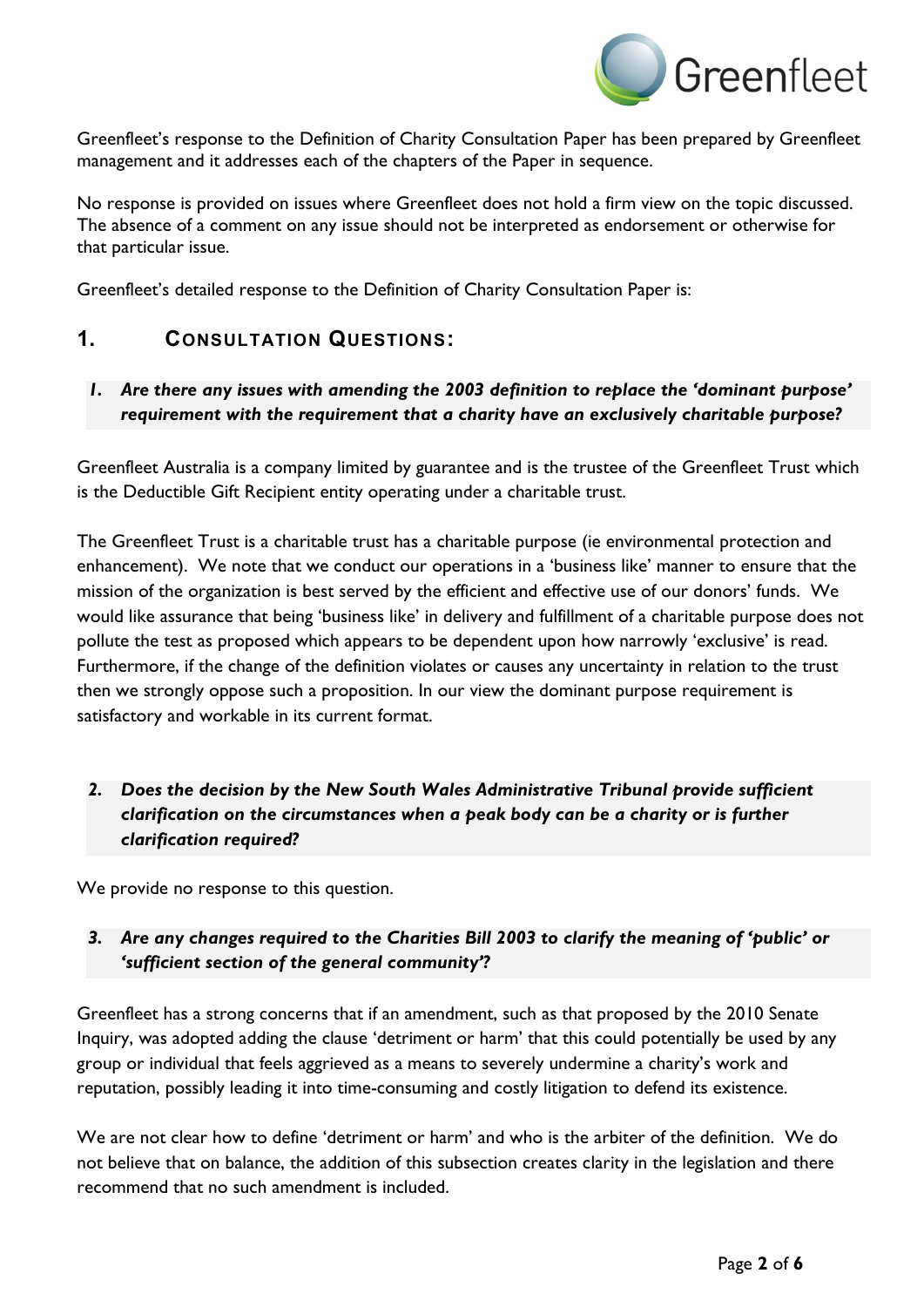

In particular, the notion that benefits must be 'balanced' against the detriment or harm allows for personal and/or political views to be utilised to overturn the public good. This is particularly relevant to environmental charities and specifically those that address or educate on actions surrounding climate change.

#### *4. Are changes to the Charities Bill 2003 necessary to ensure beneficiaries with family ties (such as native title holders) can receive benefits from charities?*

Greenfleet supports the concept that familial ties on native land title should not be a barrier to receiving benefits from charities however, we believe that such benefits should be subject to independent oversight by the local indigenous community as a whole.

# *5. Could the term 'for the public benefit' be further clarified, for example, by including additional principles outlined in ruling TR 2011/D2 or as contained in the Scottish, Ireland and Northern Ireland definitions or in the guidance material of the Charities Commission of England and Wales?*

Greenfleet believes that all charities should be, by definition for public benefit (ie no private benefit derived by beneficiaries or shareholders), however this purpose should take into consideration our response at question 3 regarding possible interpretations of 'detriment or harm'.

As an environmental charity, we recommend that organizations working to advance environmental protection and improvement are explicitly recognized under the legislation or guidance materials.

# *6. Would the approach taken by England and Wales of relying on the common law and providing guidance on the meaning of public benefit, be preferable on the grounds it provides greater flexibility?*

Greenfleet prefers the English and Welsh method of the two options given. It is less prescriptive while still providing guidelines and would prevent the legislation becoming dated as definitions of public value evolve over time.

### *7. What are the issues with requiring an existing charity or an entity seeking approval as a charity to demonstrate they are for the public benefit?*

None, as long as it applies to all purposes under the legislation including the first three types of purposes as outlined in paragraph 19 should not be excluded from this process. there should be no 'selfevident' clause or assumption.

### *8. What role should the ACNC have in providing assistance to charities in demonstrating this test, and also in ensuring charities demonstrate their continued meeting of this test?*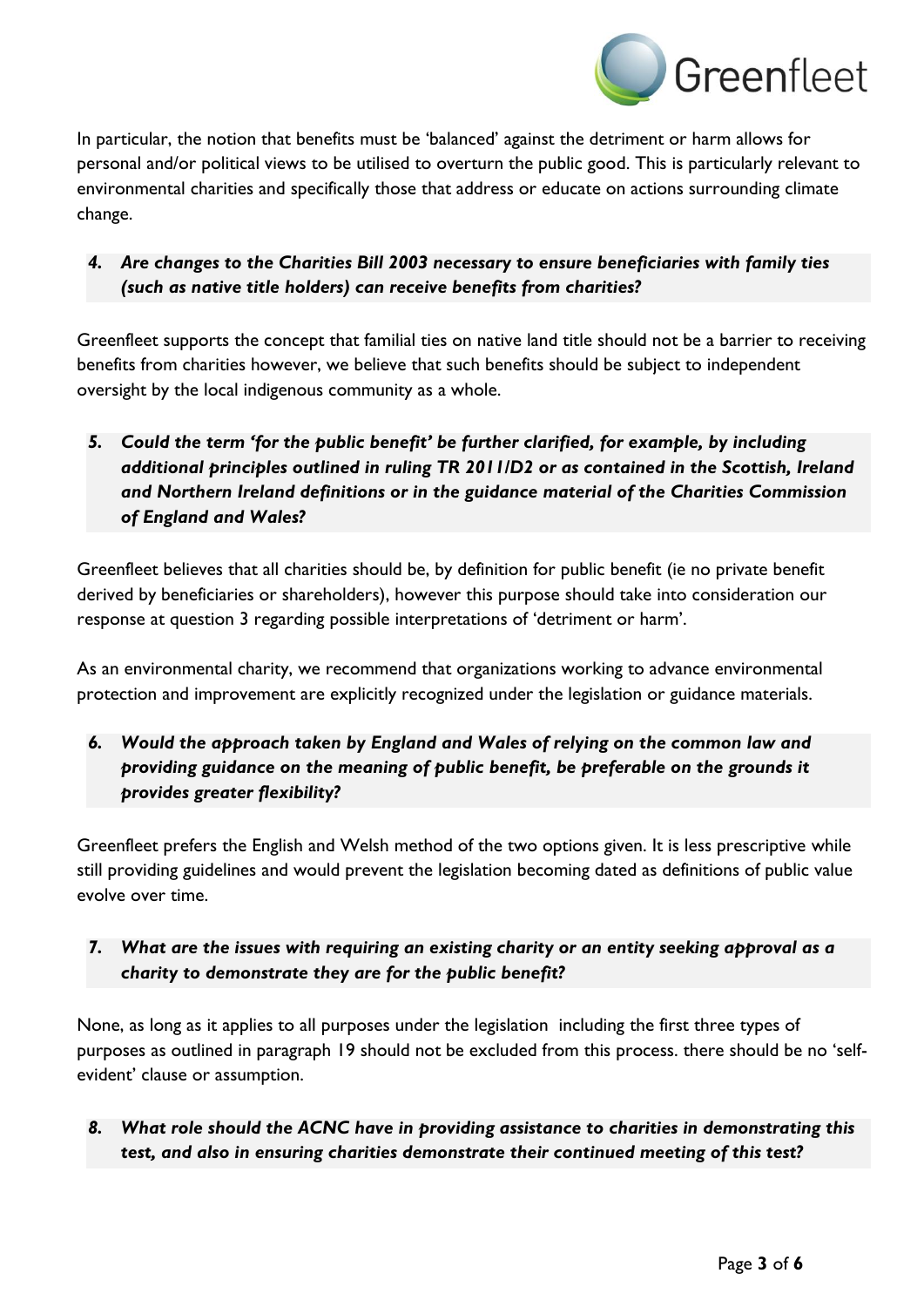

The ACNC should provide guidance as required to address common issues and questions raised by organisations seeking to meet this test. The funding for this advice should be ongoing as more complex questions regarding charitable status and purpose will arise over time.

### *9. What are the issues for entities established for the advancement of religion or education if the presumption of benefit is overturned?*

Greenfleet has no comment on this issue.

#### *10. Are there any issues with the requirement that the activities of a charity be in furtherance or in aid of its charitable purpose?*

Greenfleet believes that 'dominant purpose' is an adequate term, due to the potential for differing interpretations of 'exclusively charitable purpose' limiting the ability for a charity to undertake activities that support the charitable purpose but may not be considered 'exclusively charitable' in and of themselves. This is particularly true where organisations provide services which generate a public good.

As an example, the sale of carbon offsets (which could be considered a commercial activity) supports Greenfleet's environmental purposes by funding the planting of biodiverse, native carbon forests around Australia. The resulting carbon forests provide a general public benefit through the mitigation of climate change, providing habitat for wildlife and improving soil and water quality across our degraded landscapes. These co benefits contribute to Australia's capacity to adapt to climate change as well.

While Greenfleet strongly believes that the above is in furtherance of the organisation's charitable purpose, the commercial sale of a financial product (the carbon credit<sup>1</sup>) when considered in isolation may not be deemed charitable activity.

### *11. Should the role of activities in determining an entity's status as a charity be further clarified in the definition?*

Greenfleet believes no change is required in this area. As stated above, our activies fulfill a charitable purpose but are conducted in a business like manner. The efficient and effective operation of the charity should not prohibit it fulfilling its charitable purpose.

### *12. Are there any issues with the suggested changes to the Charities Bill 2003 as outlined above to allow charities to engage in political activities?*

No response is provded.

 $\overline{a}$ 

<sup>&</sup>lt;sup>A</sup>Australian Carbon Credit Units (ACCUs) which are carbon credits generated under the Australian Government's Carbon Farming Initiative are deemed to be financial products, and as such their creation and trade us subject to Australian Financial Services legislation. However, in the past, Government Administrative schemes such as Greenhouse Friendly acted as the regulator of the carbon market in Australia.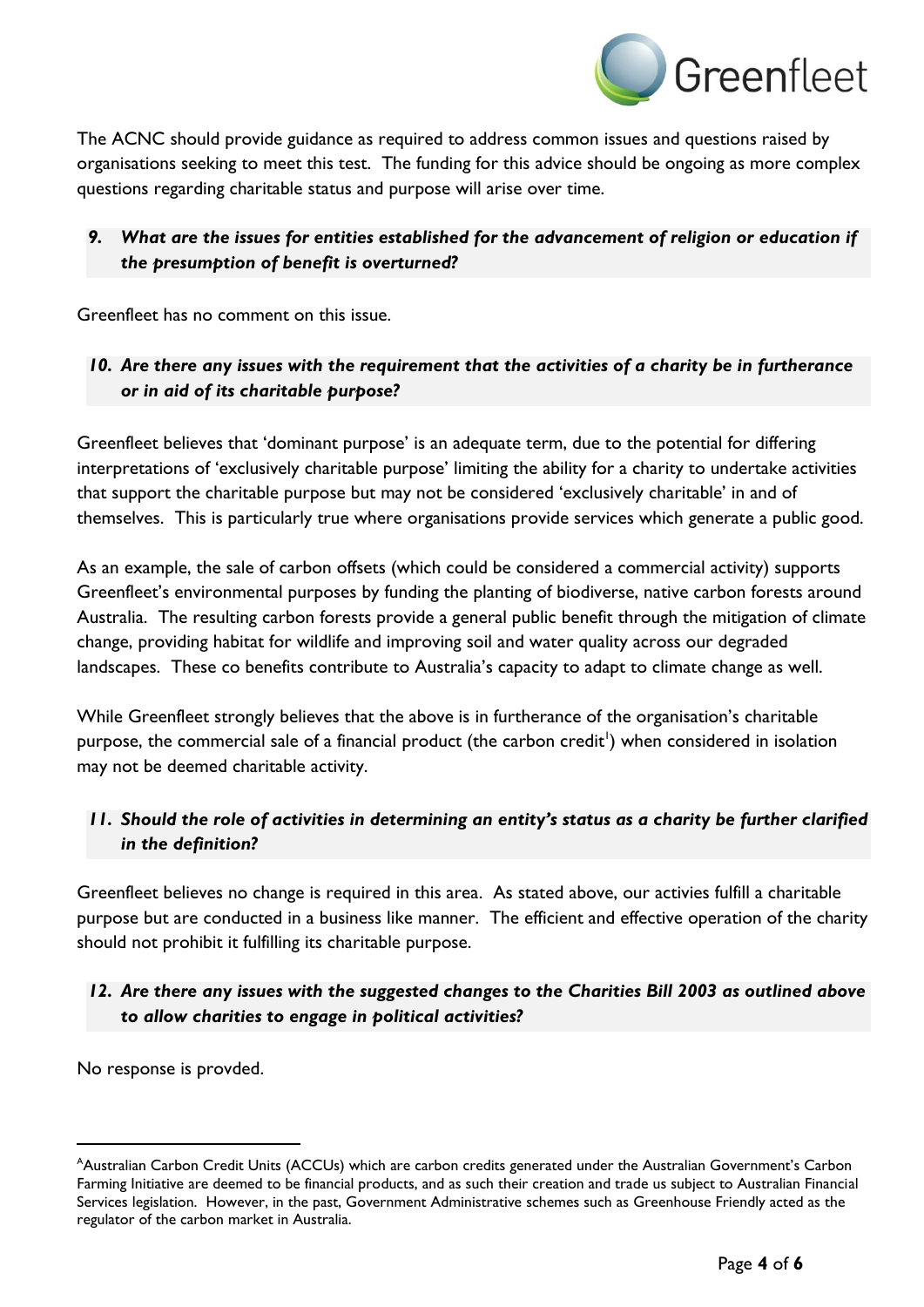

#### *13. Are there any issues with prohibiting charities from advocating a political party, or supporting or opposing a candidate for political office?*

Charities should have the same rights as any other organisation to support or oppose any other organisation, political party or candidate. To prohibit charities from stating a preference has the ability to stymie discussion and prevent public debate. Environmental issues have historically proven to attract strong political support or opposition, hence the need to engage in honest and open discussion of the issues and facts. In fact, charitable organisations can remain independent and trusted voices in a democratic society and should remain free to speak when political decisions detrimentally impact the creation of public good.

#### *14. Is any further clarification required in the definition on the types of legal entity which can be used to operate a charity?*

Greenfleet considers the current definition of legal entity which can be used to operate a charity to be adequate.

#### *15. In the light of the Central Bayside decision is the existing definition of 'government body' in the Charities Bill 2003 adequate?*

Greenfleet has no comment on this question.

### *16. Is the list of charitable purposes in the Charities Bill 2003 and the Extension of Charitable Purposes Act 2004 an appropriate list of charitable purposes?*

Greenfleet considers the current list appropriate.

#### *17. If not, what other charitable purposes have strong public recognition as charitable which would improve clarity if listed?*

No response is provided.

#### *18. What changes are required to the Charities Bill 2003 and other Commonwealth, State and Territory laws to achieve a harmonised definition of charity?*

Greenfleet operates nationally and therefore must provide returns to the Registrar of Environmental Organizations (Commonwealth Department) and also provide much the same information to fund raising authorities across the states. This is an administrative burden and an inefficient use or our precious resources.

We recommend that a single national administrator is responsible for all returns and compliance obligations by the charitable sector however it must retain appropriate authority and governance in the sector.